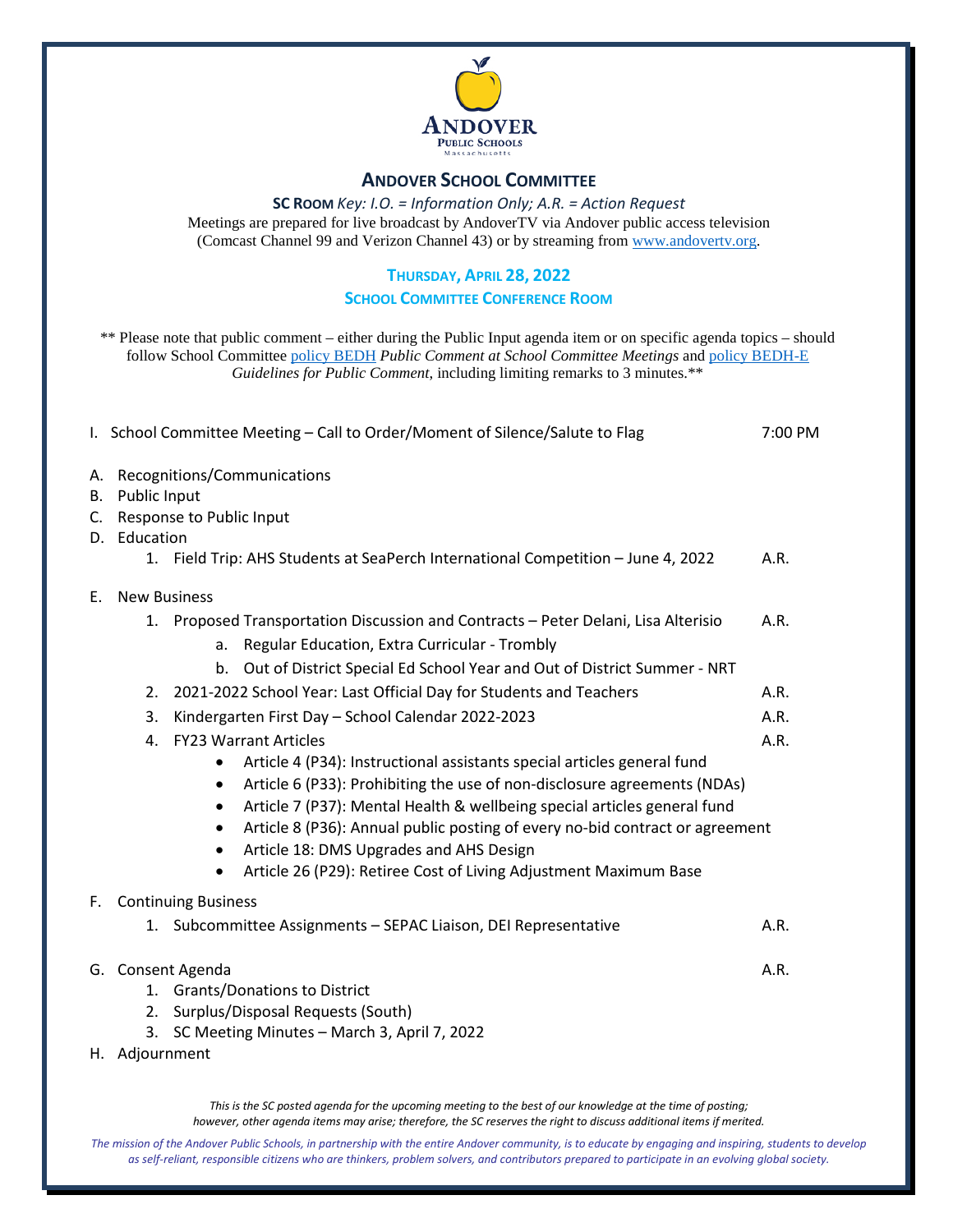### **FY22 ANDOVER PUBLIC SCHOOLS**

### **GRANTS and CONTRIBUTIONS**

| SCHOOL        | <b>DONOR</b> | <b>AMOUNT</b> |
|---------------|--------------|---------------|
| 2022 Fall TIF | ACE          | \$15,198      |
| Grants        |              |               |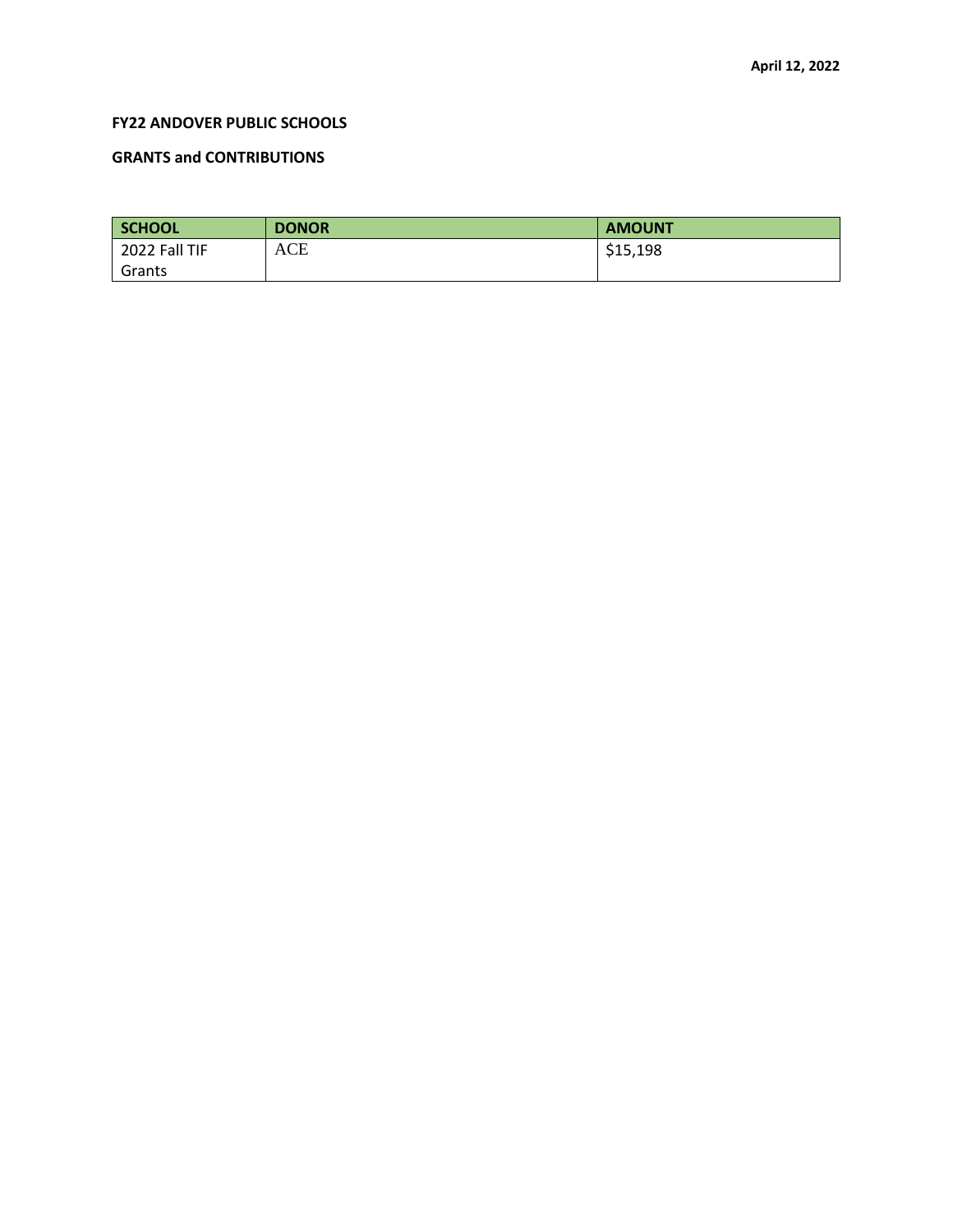# **Andover Public Schools Surplus Textbook / Supply Disposal Inventory Form June 2012**

| School/<br>Location | Quantity | Appropriate<br>Grade | General Subject                            | Title | Publisher    | ISBN# | Publication | Summary   |
|---------------------|----------|----------------------|--------------------------------------------|-------|--------------|-------|-------------|-----------|
|                     |          | Level                |                                            |       |              |       | Date        | Condition |
| South               |          | X                    | <b>Upright Piano</b>                       |       |              |       |             | Fair/Poo  |
|                     |          |                      |                                            |       |              |       |             |           |
|                     |          |                      |                                            |       |              |       |             |           |
|                     |          |                      |                                            |       |              |       |             |           |
|                     |          |                      |                                            |       |              |       |             |           |
|                     |          |                      |                                            |       |              |       |             |           |
|                     |          |                      |                                            |       |              |       |             |           |
|                     |          |                      |                                            |       |              |       |             |           |
|                     |          |                      |                                            |       |              |       |             |           |
|                     |          |                      |                                            |       |              |       |             |           |
|                     |          |                      |                                            |       |              |       |             |           |
|                     |          |                      |                                            |       |              |       |             |           |
|                     |          |                      | The goods listed above are deemed surplus/ |       | South School |       | 10/22       |           |

The goods listed above are deemed surplus

Soluth SChool School

**Date** 

Textbooks will be disposed of according Chapter 30b and Andover Town Bylaws regarding the disposal of surplus property.

Signature

Procedure:

- 1. Principals or program coordinators are to inventory textbooks that require disposal, recording details as required on the Disposal Inventory Form, one line per text book title. Under summary condition, record your best assessment of the general condition of the textbooks as a lot (obsolete, unusable, fair, good etc.). Sign and date the form.
- 2. Return the inventory form, (one copy to the Assistant Superintendent for Curriculum and one copy to the Assistant Superintendent for Finance and Administration).
- 3. The Town Purchasing Agent and the Business Office will attempt to find a market for the inventoried materials. All steps in the disposal process will be documented by the Assistant Superintendent (Business) in a Memo for Record. Final disposition of the materials will be documented and a notice will be given to the school.
	- a. If the goods are valued at more than \$5,000 in the aggregate, the Town Purchasing Agent will release a reverse bid with the award going to the highest bidder. The bid will be advertised and conducted per the requirements of Chapter 30b.
	- b. If the goods are found to have no value in the marketplace and can not be rendered for cash through the Chapter 30b reverse bid process, an attempt will be made to use the goods as a trade-in against present or future purchases of similar goods.
	- c. If the goods can not be used as part of a trade-in, an attempt will be made to offer the goods to other public school districts as an intergovernmental exchange or transfer as permitted by Chapter 30b.
	- d. Goods that can not be disposed of through intergovernmental exchange can be disposed of at less than fair market value to a charitable organization which maintains an IRS tax exempt status per Chapter 30b. The Business Office will attempt to identify such organizations.
	- e. Finally, if the goods are deemed to have no value, they will be declared surplus and disposed of in the most environmentally responsible manner.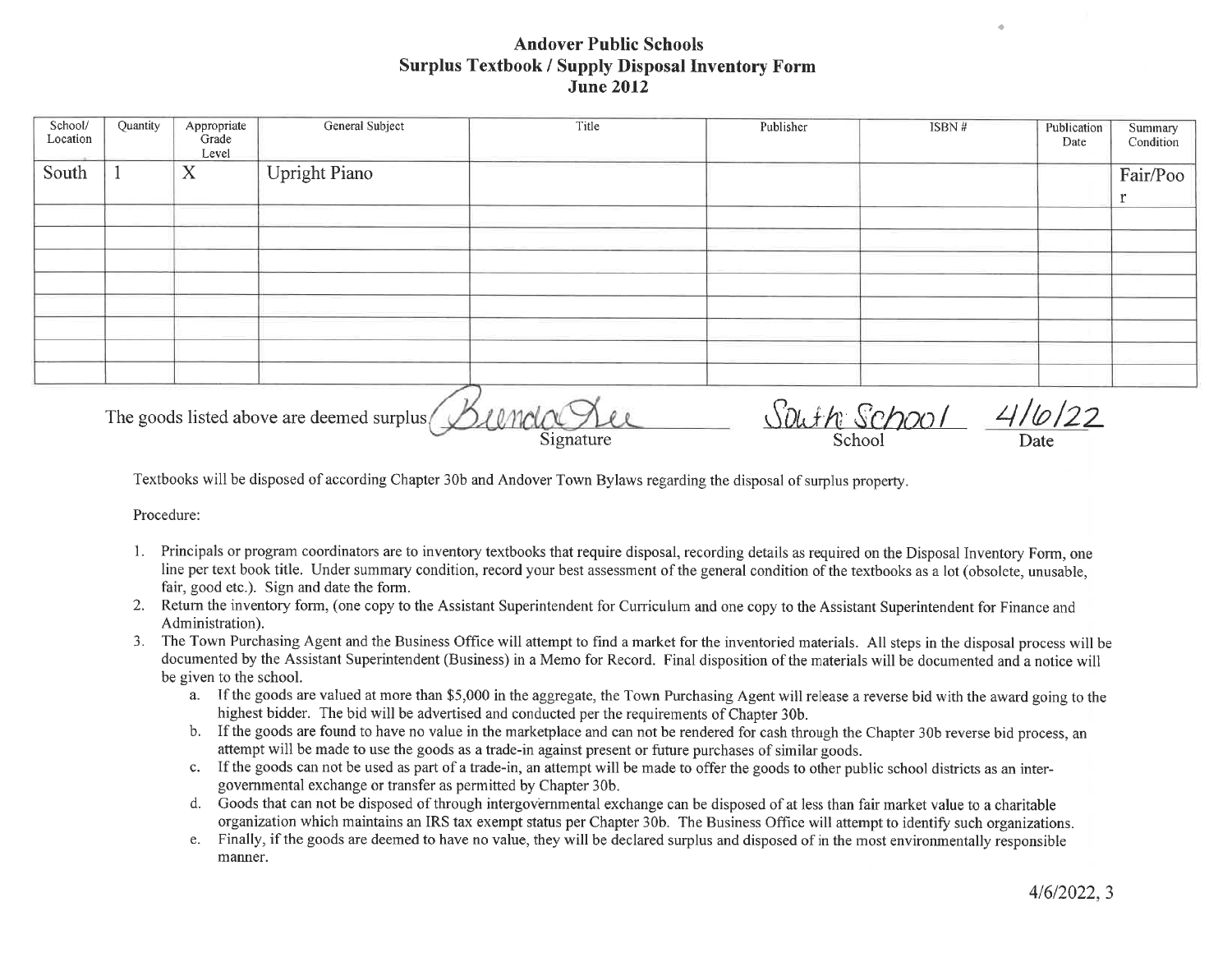# **Andover Public Schools Surplus Textbook / Supply Disposal Inventory Form<br>June 2012**

In all cases and regardless of the means of disposal, the School Committee must vote and approve of the final disposal transaction. All funds raised from sale go to the General Fund.  $\mathbf f.$ 

 $\mathbf{r}$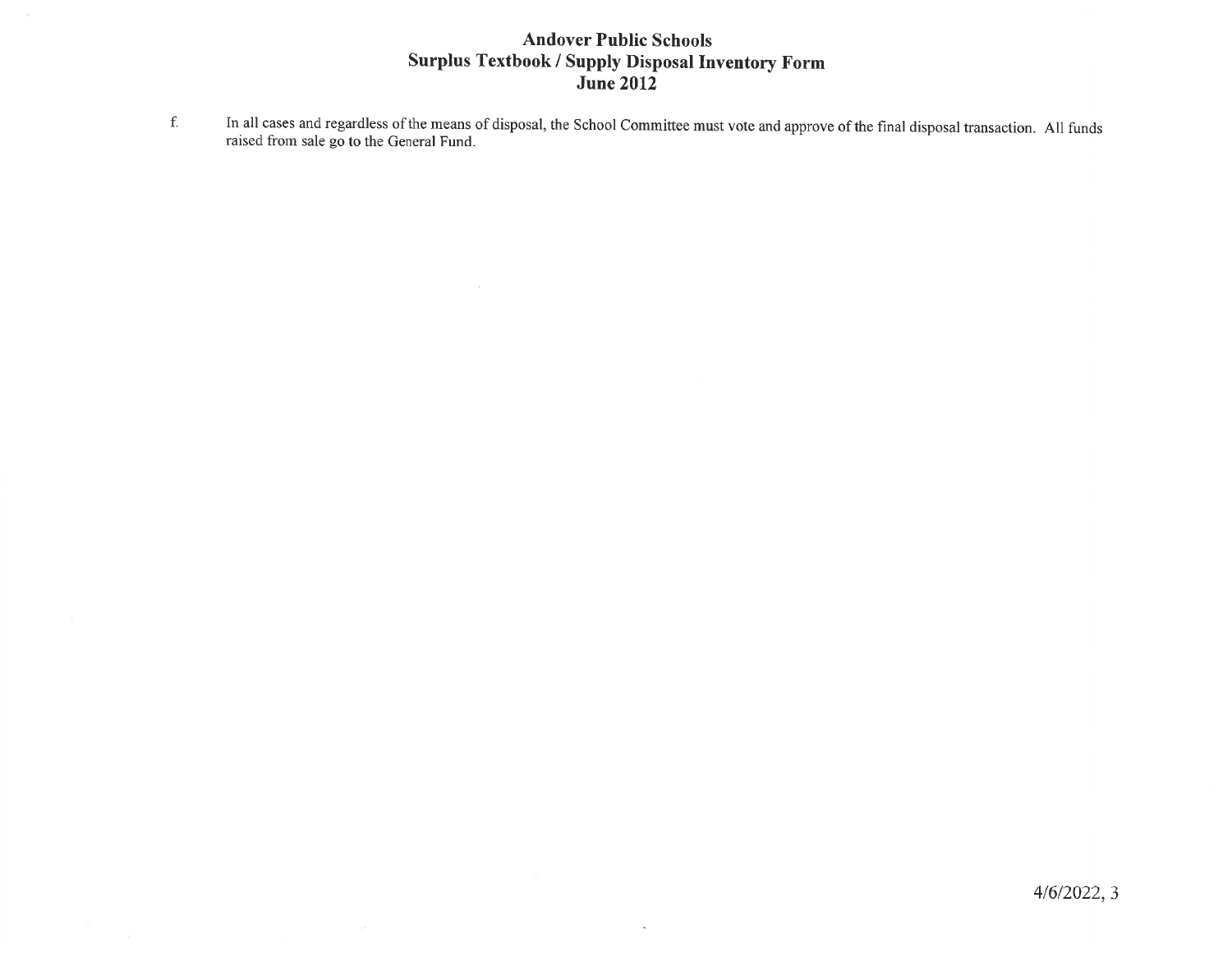### **Andover School Committee Thursday, March 3, 2022 School Committee Room**

Participants from SC: Chair Susan McCready, Vice Chair Lauren Conoscenti, Tracey Spruce, Paul Murphy and Shannon Scully

Others Participating: Superintendent Dr. Magda Parvey, Asst. Superintendents: Dr. Julie Riley, Dr. Sara Stetson and Paul Szymanski.

#### I. Regular Meeting

#### **A. Call to Order**

Chairperson Susan McCready called to order the meeting of the Andover School Committee at 6PM in the School Committee Room and the Committee immediately voted to meet in Executive Session.

#### II. Executive Session

*Ms. Scully moved for the School Committee to meet in executive session pursuant to Massachusetts General Laws chapter 30A, section 21(a) for the following purposes: Purpose (2) to discuss strategy in preparation for negotiations with nonunion personnel, namely Assistant Superintendent for Finance & Administration; Purpose (3) to discuss strategy with respect to bargaining with unionized personnel, namely the Andover Assistants and (AEA) Unit A because an open session may have a detrimental effect on the bargaining position of the Committee. Motion seconded by Ms. Spruce. The Committee will reconvene in regular session at approximately 7:00PM.* 

#### A. Resume Regular SC Meeting

*At the beginning of the meeting, the Chair asked for everyone's cooperation because there were technical difficulties (microphones weren't properly working).* 

#### **Call to Order/Moment of Silence/Salute to Flag – 7:15PM**

The meeting began with a Moment of Silence followed by the Pledge of Allegiance.

#### B. Recognitions/Communications

Dr. Parvey introduced Greg Hurley, new Social Studies Coordinator, who comes from Malden, where he served as Director of Humanities including Art, World Languages, and Music. Mr. Hurley thanked the Committee, and said he has enjoyed meeting all the faculty, staff and students. He looks forward in helping students explore the world in the world we live in now in 2022. Dr. Parvey also introduced Thomas Howard, Exec. Director of HR who began at APS on January 3, 2022. Mr. Howard previous work was in the Sheriff's office.

#### **Superintendent's Report**

The Superintendent reported on her activities of the past week that included a visit to Sanborn school during the district's week in their participation of *Read for A Better World* program through a Cummings Foundation Grant. She enjoyed meeting native Andover author, Leah Henderson, who attended South, Doherty Middle and Phillips Academy schools. She now lives in Washington DC. Leah spoke to 5<sup>th</sup> graders about striving towards their goals and about her travels to over 62 countries. Dr. Parvey also spoke about the West Elementary/Shawsheen Virtual Staff Forum held on Tuesday and a SAT meeting with principals on Wednesday, as well as her upcoming visit to AHS with the new Assistant Superintendent for Finance & Administration, Keith Taverna, who will accompany her on Friday. To conclude her report, Dr. Parvey spoke of the administrators who participated in the English Asset Walk session with the Institute for Learning and the kindergarten teachers learning how to analyze the Benchmark Assessment System, which measures accuracy, fluency and comprehension in increasingly complex texts.

Dr. Riley thanked the Cummings Grant Foundation for the funds which allowed the district to put together the *Read for A Better World* program in which they hosted 4 authors in various schools during the last 2 weeks. She met today with the librarians, DLCs and the AHS leaderships team. A shout out to students who are working on their robotics projects for their upcoming competitions. She also thanked all the teachers who are supporting this work.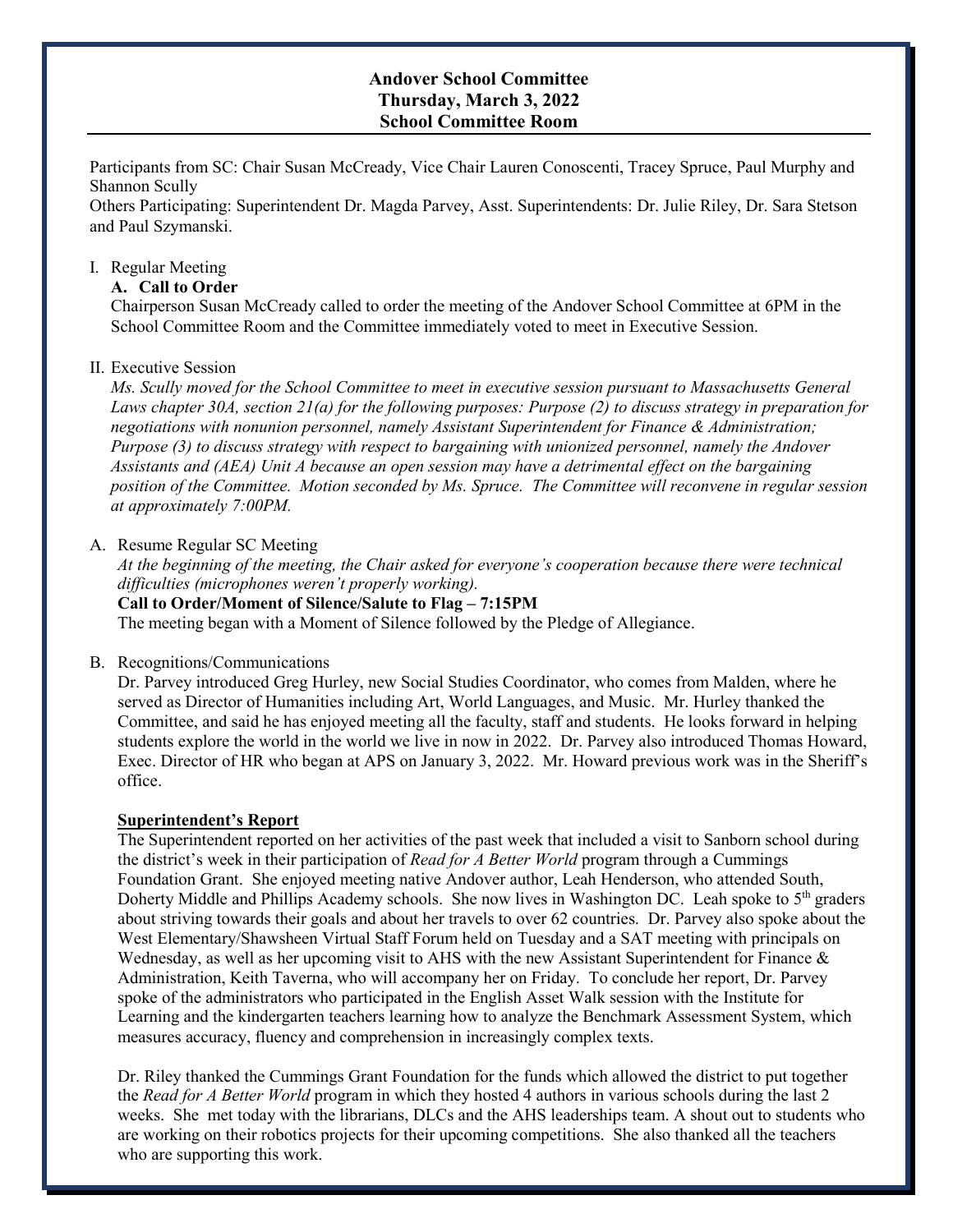Ms. Spruce gave an update on the annual English Learners Parents Advisory Council (ELPAC) meeting on Monday. They're looking for ways to engage with the Community and bring more English learner families into the group. She will support their efforts.

Mr. Murphy reminded people of the Candidates forum which will be sponsored by Special Education Parents Advisory Council (SEPAC) on Thurs, March 10<sup>th</sup> at 7PM.

Ms. Conoscenti announced that the South Elementary Cooperative Theater will be performing Madagascar Jr. at West Middle Auditorium on March 11-13<sup>th</sup>; Friday, Saturday at 7PM and Sunday at 1PM.

AHS SGA Representative Justin Jin stated that AHS will be hosting their annual talent show this weekend at 7PM and he will host the show.

Ms. McCready reminded people of the upcoming Tri Board meeting which will be held at Memorial Hall Library on Wednesday, March 9<sup>th</sup> at 7PM. She also gave a shout out to the AHS environmental class and Capstone students who recently visited West Elementary School with community members, Steve Fink and West Elementary Chair, Joel Blumstein. These student interns are giving their insights to particulars of the West Elementary school building project. Mr. Fink and Mr. Blumstein are volunteering their time to these interns.

### **Public Input:**

A number of Andover Assistants attended the meeting and spoke at Public Input They stated that morale is at rock bottom because they have worked without a contract for 2 years. They also kept making the same statement that "they accept the Fact Finder report in its entirety even though they didn't get everything they wanted." Matt Bach, President of the Andover Educators Association, said that all educators are fully behind the Andover Assistants unit.

Ms. McCready responded that the Committee will continue to negotiate with the Andover Assistants during the upcoming negotiations this week. She also pointed out that there is a statement on the website from the Committee.

### C. New Business

### **1. Budget Transfer Request (Asst. Superintendent for Finance/Administration)**

Mr. Szymanski reminded members that a few weeks back the district implemented the electronic purchase orders. With the new electronic PO system, a purchase order can't be processed without the actual funds in the account. This past week the Business Office authorized the processing of purchase orders for critical custodial equipment and supplies in advance of a pending snow event. Administrative intervention was needed since there was a negative balance in the Custodial Services (411) expense account. After reviewing the status of all operating budget expense accounts, Mr. Szymanski and Janet, our staff accountant, concluded that a transfer of unencumbered funds from the salary account to offset negative general expense balances was necessary at this time. This amount should suffice through the month of May. The request is consistent with SC policy DBJ, Budget Transfer Authority. Ms. Spruce asked if this would be a recurring problem. Mr. Szymanski responded that discretionary funds can be used.

*Ms. Murphy moved that the Andover School Committee vote to approve the request from the Business Office and recommended by the Superintendent to transfer unencumbered funds in the amount of \$500,000 from the salary account to the general expense account to offset negative general expense balances as needed. The motion was seconded by Ms. Spruce. Motion passes 5-0.*

### D. Continuing Business

### **1. Introduction/Vote: Assistant Superintendent of Finance and Administration**

The Chair stated that she negotiated a contract with the incoming Asst. Superintendent of Finance and Administration, Keith Taverna, as voted by the SC on February 23, 2022. Mr. Howard introduced Mr. Taverna with a short summary of his current and past employment history which highlighted his 13 years at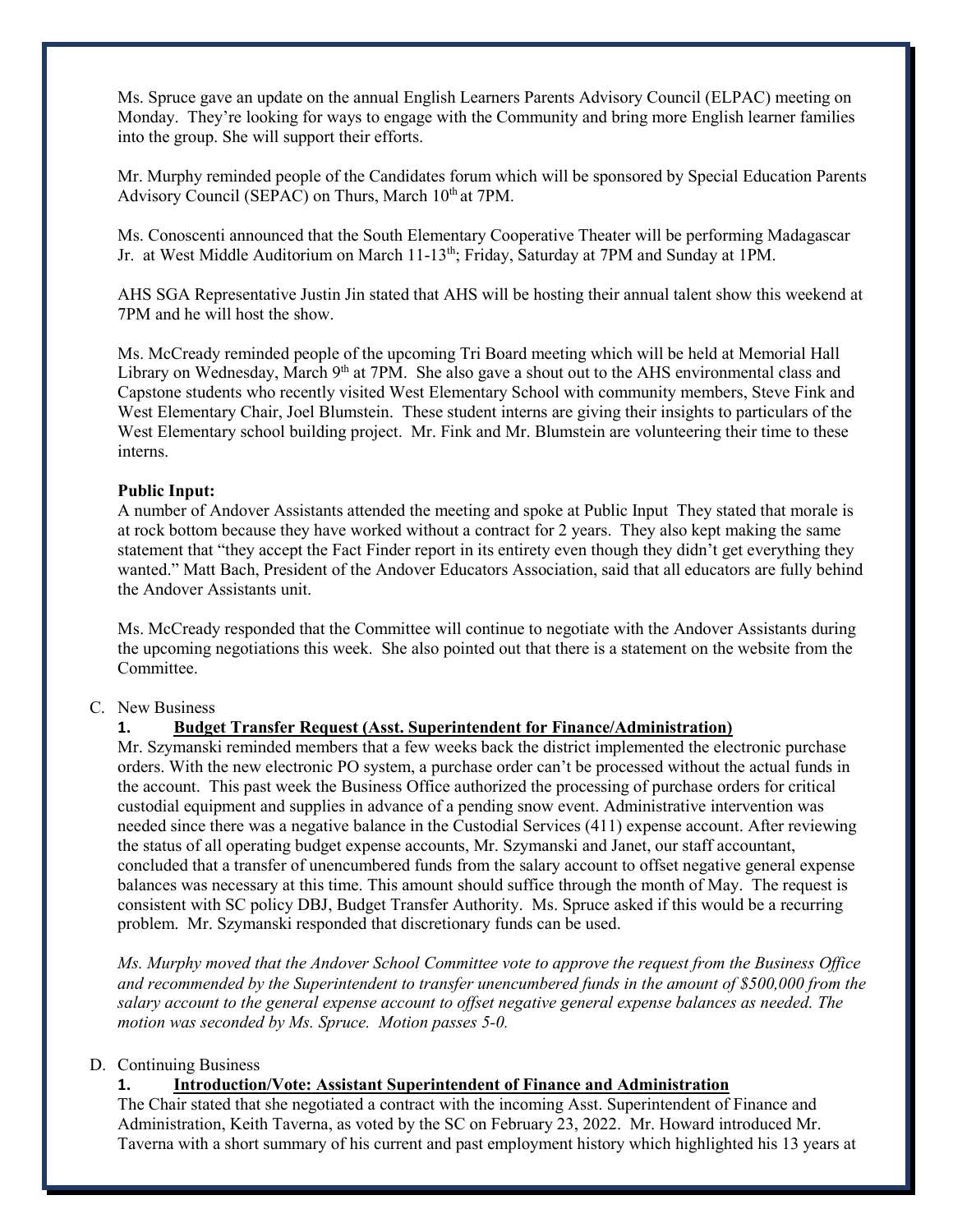Danvers Public Schools in the same job capacity. He continued stating Mr. Taverna will begin work at APS on June 7, 2022 through June 30, 2022 at a prorated salary of \$11,586 for this first period and then at the stated salary of \$168,000 for the period of July 1, 2022 to June 30, 2025.

Ms. Scully thanked Mr. Taverna for going through the rigorous and comprehensive process and accepting the offer of employment. Dr. Parvey echoed the sentiments and welcomed Mr. Taverna.

*Ms. Spruce moved that the Andover School Committee vote to approve and enter into an employment agreement with Keith Taverna to serve as Assistant Superintendent for Finance and Administration effective June 7, 2022 through June 30, 2025 at the budgeted prorated salary of \$11,586 for the first contract period June 7, 2022 through June 30, 2022 and at the budgeted salary of \$168,000 for the second contract period July 1, 2022 through June 30, 2023 with salary adjustments for the third and fourth contract periods to be determined per the agreement. The motion was seconded by Mr. Murphy. Motion passes 5-0.*

*Ms. Spruce moved that the Andover School Committee vote to authorize the Chair to sign the employment agreement with Keith Taverna to serve as Assistant Superintendent for Finance and Administration on behalf of the Committee. The motion was seconded by Mr. Murphy. Motion passes 5-0.* 

Mr. Taverna thanked the Committee for hiring him and for going through the process. He looks forward to hitting the ground running.

### **2. Discussions & Second Reading: EBCFA Face Coverings SC Policy**

Ms. McCready briefly recapped the last meeting of February 17, 2022. Dr. Parvey made a recommendation of lifting the mask requirement in consultation with both the Town's Public Health Director and APS Nurse Director and making mask optional as of March 7<sup>th</sup> based on data. The Committee conducted a first reading of Policy EBCFA on February 3<sup>rd</sup>, 2022 and consistent with the process, after receiving public feedback, tonight the Committee will conduct its second reading and keep or change the existing policy. A copy of the proposed policy is available with tonight's SC agenda on the website. The policy subcommittee, Tracey Spruce and Susan McCready, met to discuss the proposed changes to the policy this week. She thanked everyone who gave their feedback.

The Superintendent thanked the APS Nursing Director, Rita Casper and Town Asst. Director of Public Health Amy Ewing for being present at the meeting in her [presentation](https://www.aps1.net/DocumentCenter/View/12245/COVID-Mask-Recommendation-UPDATED-030322-002?bidId=) with her recommendation. There aren't substantive changes, just a minor tweak to align with the Town's AYS policy to make this mask optional on March 4, 2022.

Ms. Spruce spoke of the changes through the redlined document attached to the agenda. They tried to consolidate repetitive language. Added to the policy were types of masks KN95, KF95 as examples of compliant masks; changed where SC delegates authority to Superintendent to invoke or rescind changes to mask policy based on health/safety concerns and data in consultation with Nursing Director and Director of Public Health, and that SC should be notified of this decisions and the basis of such decision; added language that Superintendent can make the decision on a district, school or event/program basis; removed the masks requirement on buses and changed the requirement to follow whatever the federal or state mandate may be at the time; added language on allowing individual faculty to request masks for their own individual classrooms – but not mandated. By delegating the authority to the Superintendent, it gives some flexibility to this policy and makes it an operational decision at this point. The Chair also said that the great communication and protocols are part of the partnership with the Superintendent.

Both, Ms. Casper and Ms. Ewing, responded that the main objective should be to have individuals wear masks recommended by CDC, DPH and masks which can be tolerated. It is important that it is comfortable, properly fits well and a new daily, fresh mask. The guidance can change over time so it should be kept simple.

The Chair also reminded people that this is an individual choice so we should respect whatever choice that is for each person. AHS Senior student, Jeffrey Connors, 24 Sheridan Road, Andover: He believes that there is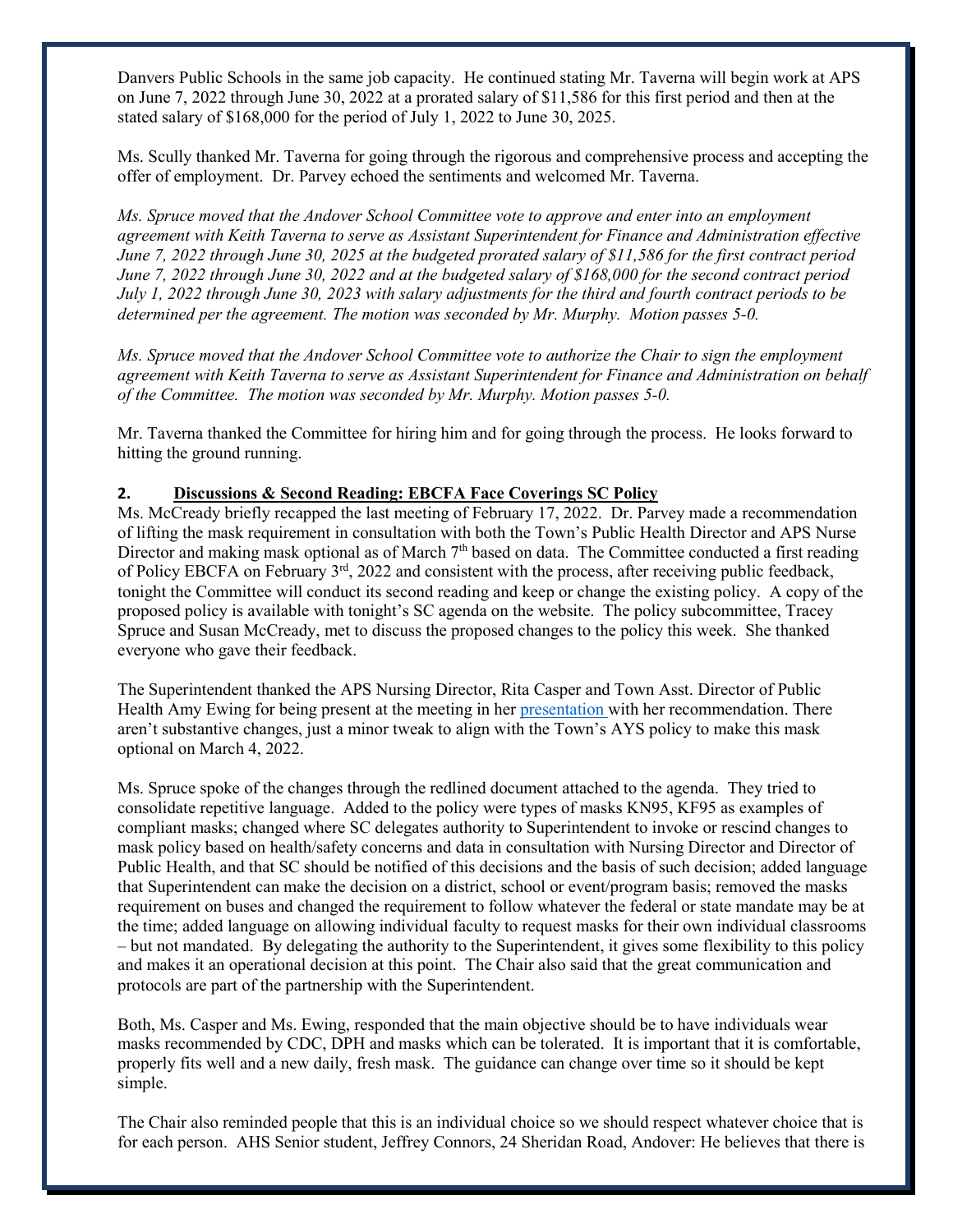a substantial number of students who will retain wearing masks and appreciate the choice. He said students are part of a larger community whose choice may impact others in the community who may not be as healthy. He would encourage SC to include their policy and provide appropriate masks for those students who choose to wear masks. AHS SGA Representative, Justin Jim said he trust the health experts, he feels comfortable with a mask optional policy. He also appreciates the fact that Dr. Parvey has the authority to change the mask policy. Supports taking the step and making masks optional. Ms. Casper told the Committee she would research the mask request before deciding whether this is a feasible solution.

Rachel Baine, 20 Corinthian Way asked the Committee how faculty requests would be handled and if they could be directed to the parents rather than the student. She was concerned that the elementary students would be hard pressed to decline a request. Ms. McCready said that the Committee would let the Superintendent handle that operational decision. Dr. Parvey will work with the Principals on how best to develop a process for this.

Rhonda Musikar Rosner asked if the faculty member would be required to disclose why they are requesting students wear masks. She feels students shouldn't be put on the spot and that the district should provide students or staff KN95 masks if needed. Ms. Scully responded that the policy provides an opportunity for the request, but it is not mandated. Mr. Jin felt that in his experience, he thought that teachers are very understanding and respectful of their students. Mr. Conners stated he would accommodate anyone's mask requests if asked.

*Mr. Murphy moved that the Andover School Committee vote to approve revisions to Policy EBCFA – Face Coverings as presented and amended. The motion was seconded by Ms. Spruce. Motion passes 5-0.* 

### E. Consent Agenda

- 1. **Grants/Donations to District** None to report
- 2. **SC Meeting Minutes**  January 11, 2022, January 13, 2022 and January 27, 2022

*Mr. Murphy moved that the Andover School Committee vote to approve the consent agenda as presented. The motion was seconded by Ms. Conoscenti. Motion passes 5-0.* 

#### F. Adjournment

*Mr. Murphy moved that the Andover School Committee vote to adjourn the meeting of Thursday, March 3, 2022. The motion was seconded by Ms. Conoscenti. Motion passes 5-0.*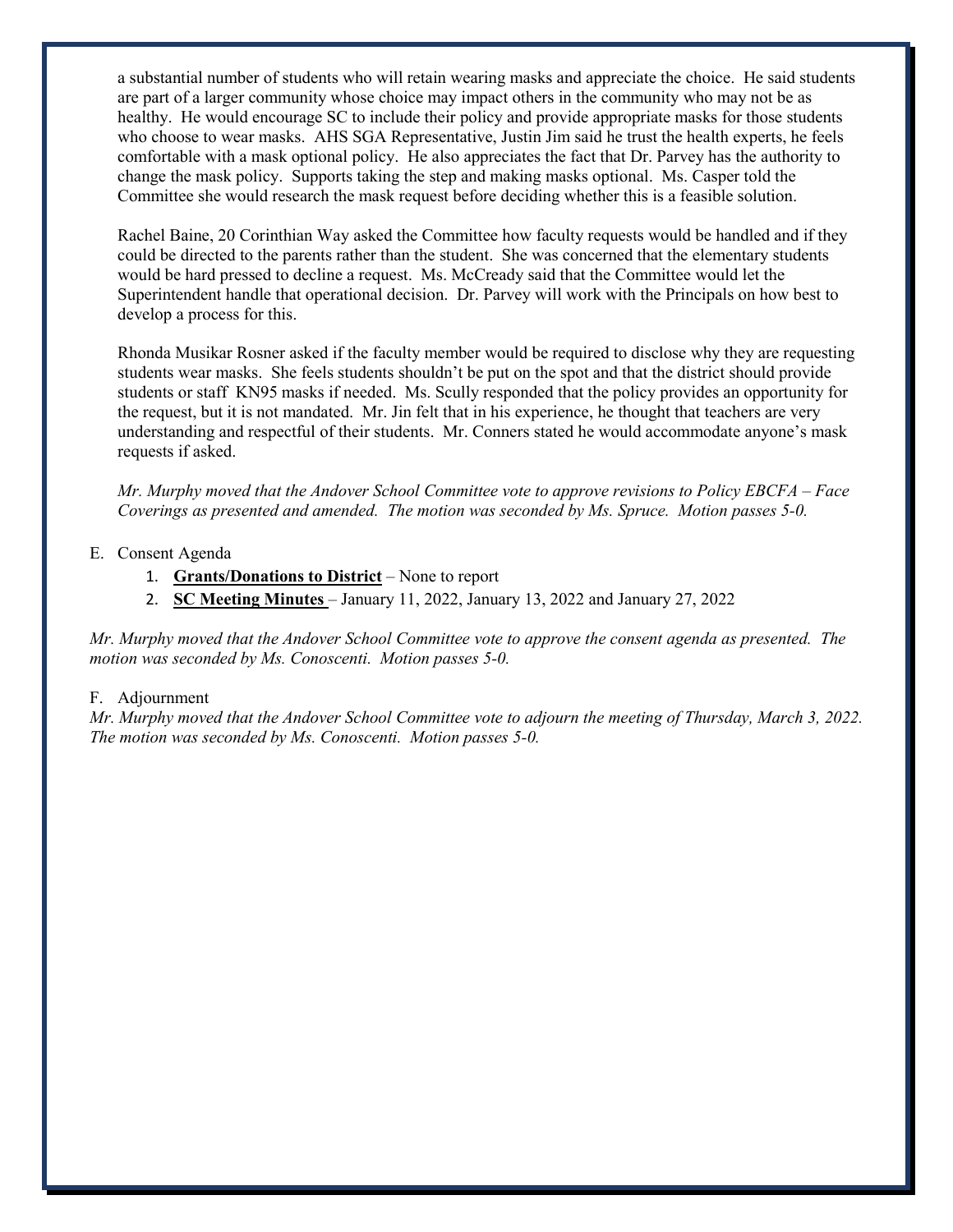# **Andover School Committee Thursday, April 7, 2022 School Committee Room**

The Andover School Committee will call to order the meeting at 6:30 PM and immediately go into Executive Session. The Regular SC Meeting will be broadcast by Andover TV and on Comcast Channel 99, Verizon Channel 43 or streamed: [www.andovertv.org.](http://www.andovertv.org/)

**Participants from the School Committee**: Chair Susan McCready, Vice Chair Lauren Conoscenti. Members: Tracey Spruce, Emily DiCesaro, and Sandis Wright. **Others participating**: Superintendent Dr. Magda Parvey, Business Manager Paul Szymanski, and AHS Student Liaison Justin Jin.

# I. **Regular Meeting**

# **A. Call to Order**

Chairperson McCready called to order the meeting of the Andover School Committee at 6:30 PM in the School Committee Room and the Committee immediately voted to meet in Executive Session.

# II. **Executive Session**

Sandis Wright moved to vote to meet in executive session pursuant to Massachusetts General Laws chapter 30A, section 21(a) for the following purpose: Purpose (3) to discuss strategy with respect to bargaining and litigation with unionized personnel, the Andover Education Association (AEA) Unit A, because an open session may have a detrimental effect on the bargaining position of the Committee. The Committee will reconvene in regular session at approximately 7:00PM. Motion seconded by Tracey Spruce. Roll call: E. DiCesaro, S. Wright, L. Conoscenti-Y, T. Spruce-Y, S.McCready-Y. Motion passes 5-0.

# III. **Regular Meeting Resumes/Moment of Silence/Salute to Flag 7:06 PM.**

The meeting began with a Moment of Silence and a Salute to the Flag.

# IV. **Reorganization – Elect Chairperson and Vice Chairperson 2022-2023**

1. Election of Chairperson and Vice Chairperson for 2022-2023 School Year Susan McCready asked for a motion to elect a new Chairperson.

Tracey Spruce moved that Susan McCready be elected as Chairperson of the Andover School Committee effective at the conclusion of the 2022 Town Meeting. Motion seconded by Lauren Conoscenti. Susan McCready accepted the nomination. Roll Call. E. DiCesaro-Y, T. Spruce-Y, S. Wright-Y, L. Conoscenti-Y, Motion passes 4-0. Susan McCready abstained.

# Future Vice Chairperson Election

Susan McCready asked for a motion to elect Vice Chair.

Lauren Conoscenti moved that Tracey Spruce be elected as Vice Chairperson of the Andover School Committee effective at the conclusion of the 2022 Town Meeting.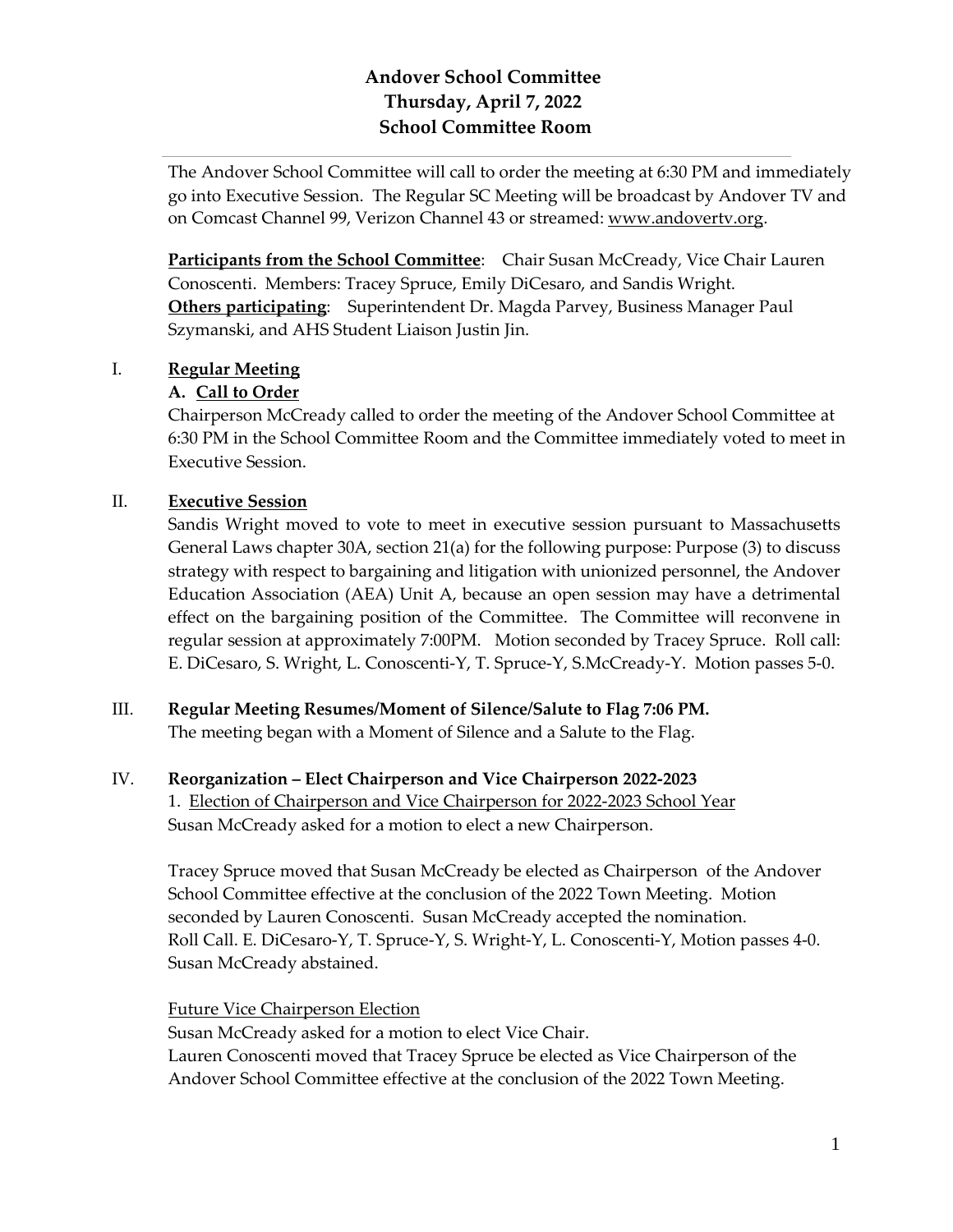Motion seconded by Sandis Wright. Tracey Spruce accepted the nomination. Roll call: E. DiCesaro-Y, S. Wright-Y, L. Conoscenti-Y, S. McCready-Y. Motion passes 4-0. Tracey Spruce abstained.

# **A. Recognitions/Communications**

Dr. Parvey shared her Superintendent's report on school visits and other activities she participated in across the District. Administrative Updates included a list of the many meetings, focus groups and other professional meetings and learning held in the District for the month of March.

Personnel updates. Michelle Bissel, Director of Grants will start on Monday, April 11<sup>th</sup>.

Lauren Conoscenti announced that the Doherty Middle School Drama Club is holding their Spring Musical "Lighting Thief" this weekend. She also reported that an Informal School Committee Forum will be held on Friday, April  $8<sup>th</sup>$  from 9:30-11AM in the Memorial Hall Room in Memorial Hall Library.

On behalf of the AHS Student Government, Justin Jin extended a welcome to the new School Committee members, Sandis Wright and Emily DiCesaro.

Susan McCready attended a read-along at High Plain Elementary School last week and also participated in a mock trial as a juror in the DMS Social Studies Class for Team 7 East, led by DMS teacher Katie Ray. Susan was amazed with the skill and talent the students had and their comfort with public speaking.

Update on West Elem/Shawsheen Building Project: Susan McCready reported that they made decisions on pod signage, room signage and got to see some samples at last night's meeting. They also spent some time value engineering with a process of 'deduct' alternatives. She reported that all permitting requirements are complete.

# **B. Public Input**

# **C. Response to Public Input**

# **D. Education**

# **1. AHS Students Robotics Program (Minda Reidy and AHS students)**

The Andover Robotics Team (ARC) was very excited to come and show the School Committee their robots, what they can do and the approach taken to make them. The students presented a video they made 'Hailstorm ARC' showing the accomplishments of the Robotics Team. The Andover Robotics Club is comprised of three different teams who work together to create robots that can complete a series of tasks. They hosted a competition at AHS with 12 teams competing and hosted a scrimmage at AHS with over 400 people participating. They won three awards this past season; one award for each team and all three teams qualified for the State Competition winning the Inspire Award which is the highest award given.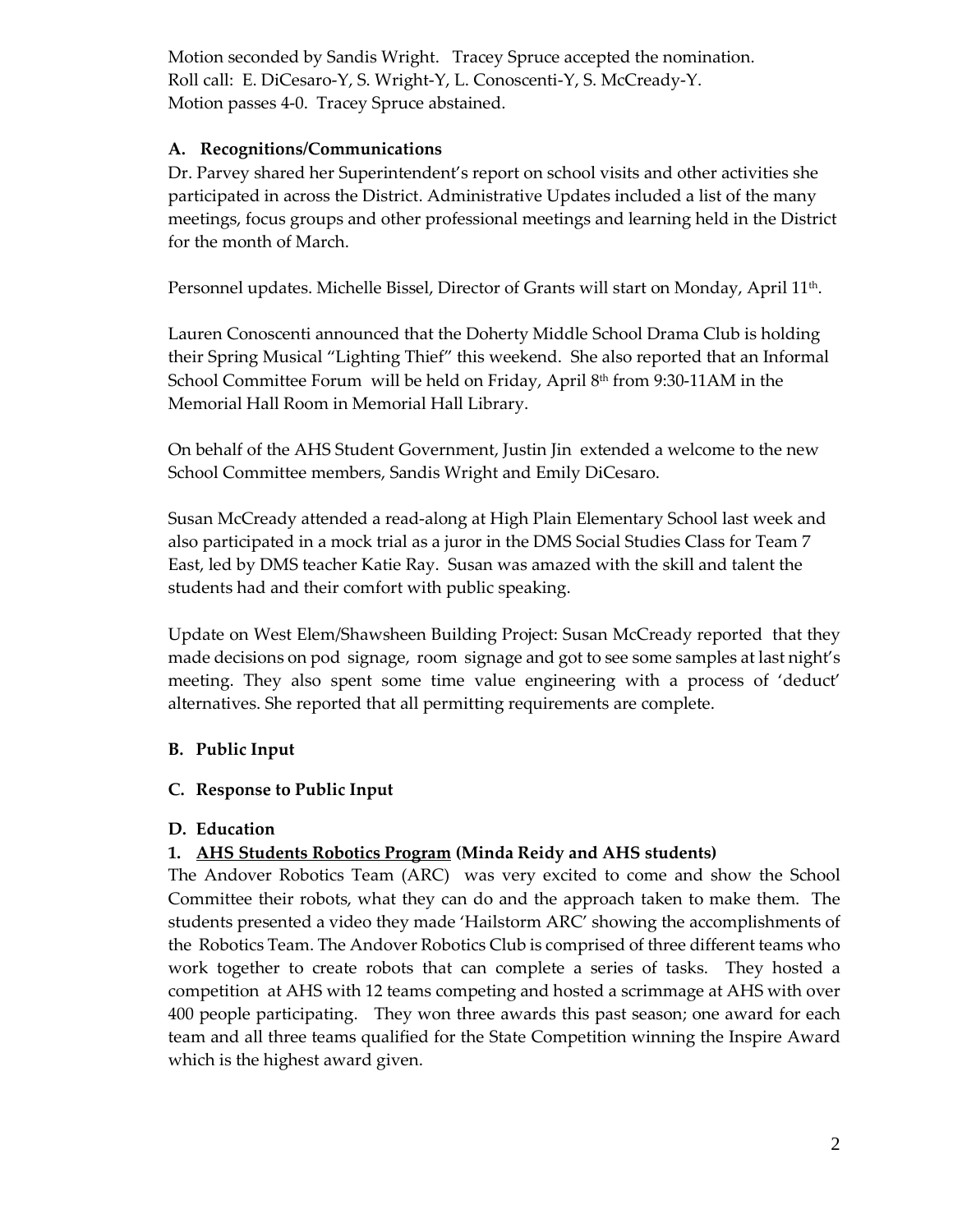# **E. Continuing Business**

### **1. Transportation Update (Paul Szymanski, Asst. Superintendent for Finance/Administration)**

Mr. Szymanski provided a brief update on transportation issues in the district that includes construction and paving in the areas around the schools. Daily updates are received from the Director of Public Works on road closures and problem areas. The public should expect delays, but busses will be allowed to pass through. There will be closures on Red Spring Road this weekend.

They are working with Trombly Transportation to correct the situation of the driverbus/shortage and parent telephone calls wondering where their child or bus is. They received a reimbursement of \$91,717.00 from Trombley on our contract because they did not have busses to provide services. They are also receiving credits for Special Education Transportation from the SEEM Collaborative and NRT (North Reading Transportation). A recommendation for a bussing contract for Regular Education and Special Education transportation for the upcoming school year(s) will be presented at the April  $28<sup>th</sup>$  School Committee Meeting. Discussion on pro-rated reimbursements for families included a conversation on options to alleviate the bus/driver shortage situation.

# **F. New Business**

# **1. [Superintendent's Entry Report of Findings](https://www.aps1.net/2333/Dr-Parveys-Entry-Plan-for-2021-22-School) Why What How**

Dr. Parvey gave a presentation to the Committee members on her research that included an analysis of her entry plan, introduction and background, objectives and goals, report of findings, additional stakeholder insights, an overall summary of findings, opportunities, and next steps.

An entry plan provides the incoming administration the opportunity to learn about a district's values, goals, and aspirations and allows Dr. Parvey to learn about the strengths and challenges of our system and will assist in the development of a strategic plan. There are four phases in the process: Process, Review and Reflection, Conclusions and Sharing, and Strategic Plan Development and Launch. The presentation included Guiding Questions, Survey results which included strengths and challenges of APS from APS students, parents /guardians responses.

The members thanked Dr. Parvey for her presentation and recognized all of the time she put into this work and for making herself so available to the community. Justin complimented Dr. Parvey on her outreach to the community.

Kerry Costello, AHS School Psychologist commented on the Superintendents Entry Plan and that Administrators need training and coaches. She asked for an explanation of a team leader. Dr. Parvey responded agrees that the administrators need coaching as well. Teacher leaders come in different ways, sometimes they are grade level, term leaders, etc. Some of our teachers emerge as leaders because of their interest in work that some

# **2. School Choice Vote**